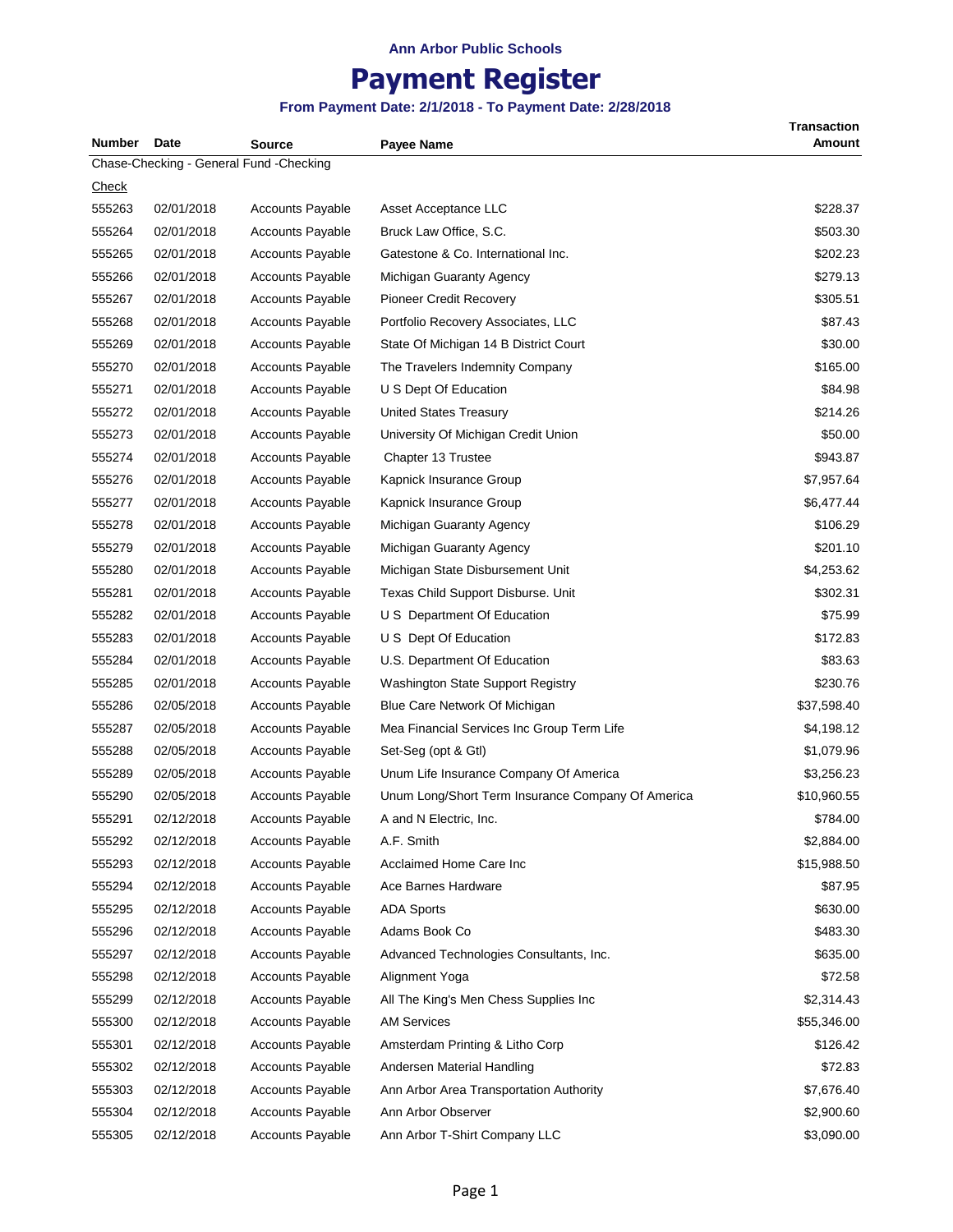## **Payment Register**

| 555306 | 02/12/2018 | <b>Accounts Payable</b> | Ann Arbor Welding Supply                        | \$31.00      |
|--------|------------|-------------------------|-------------------------------------------------|--------------|
| 555307 | 02/12/2018 | <b>Accounts Payable</b> | Apple Computer Inc                              | \$24,416.33  |
| 555308 | 02/12/2018 | <b>Accounts Payable</b> | Apple Computer Inc Professional Service         | \$524.00     |
| 555309 | 02/12/2018 | <b>Accounts Payable</b> | AppleCrossing.com LLC                           | \$779.00     |
| 555310 | 02/12/2018 | Accounts Payable        | <b>Arbor Chess</b>                              | \$13,510.65  |
| 555311 | 02/12/2018 | <b>Accounts Payable</b> | Arbor Springs Water                             | \$97.50      |
| 555312 | 02/12/2018 | <b>Accounts Payable</b> | AT&T LEC Services Billing                       | \$89.54      |
| 555313 | 02/12/2018 | <b>Accounts Payable</b> | Aventric Technologies                           | \$701.00     |
| 555314 | 02/12/2018 | <b>Accounts Payable</b> | Azem, Jason                                     | \$500.00     |
| 555315 | 02/12/2018 | <b>Accounts Payable</b> | Barnes & Noble                                  | \$56.79      |
| 555316 | 02/12/2018 | <b>Accounts Payable</b> | <b>Baudville Publishing Solutions</b>           | \$306.24     |
| 555317 | 02/12/2018 | <b>Accounts Payable</b> | Behavior Learning Solutions, LLC                | \$1,200.00   |
| 555318 | 02/12/2018 | <b>Accounts Payable</b> | Behler-Young Company                            | \$3,295.66   |
| 555319 | 02/12/2018 | <b>Accounts Payable</b> | <b>Bianco Tours</b>                             | \$4,958.00   |
| 555320 | 02/12/2018 | <b>Accounts Payable</b> | <b>Binell Bros Cutlery &amp; Grinding</b>       | \$121.00     |
| 555321 | 02/12/2018 | <b>Accounts Payable</b> | Birks Works Environmental, LLC                  | \$2,751.20   |
| 555322 | 02/12/2018 | <b>Accounts Payable</b> | <b>Blick Art Materials LLC</b>                  | \$2,585.16   |
| 555323 | 02/12/2018 | <b>Accounts Payable</b> | Bureau Of Education & Research                  | \$657.00     |
| 555324 | 02/12/2018 | <b>Accounts Payable</b> | Busch's Valuland - Green Rd                     | \$50.27      |
| 555325 | 02/12/2018 | <b>Accounts Payable</b> | Camfil Michigan                                 | \$532.34     |
| 555326 | 02/12/2018 | <b>Accounts Payable</b> | Care Transport Inc                              | \$25,035.00  |
| 555327 | 02/12/2018 | <b>Accounts Payable</b> | Carl Gunderson Dba Simply Holistic Fitn         | \$1,249.94   |
| 555328 | 02/12/2018 | <b>Accounts Payable</b> | Carolina Biological Supply Company              | \$626.40     |
| 555329 | 02/12/2018 | Accounts Payable        | <b>Carpentry Concepts &amp; Ceilings</b>        | \$3,369.00   |
| 555330 | 02/12/2018 | <b>Accounts Payable</b> | <b>Cdw Government Inc.</b>                      | \$1,106.82   |
| 555331 | 02/12/2018 | <b>Accounts Payable</b> | CEI Michigan LLC                                | \$3,150.00   |
| 555332 | 02/12/2018 | <b>Accounts Payable</b> | Cellco Partnership Dba Verizon Wireless         | \$9,920.33   |
| 555333 | 02/12/2018 | <b>Accounts Payable</b> | Central Michigan Paper (cmp)                    | \$3,557.45   |
| 555334 | 02/12/2018 | <b>Accounts Payable</b> | Charles H Wright Museum Of African American His | \$299.00     |
| 555335 | 02/12/2018 | <b>Accounts Payable</b> | Chartwells, Compass Group USA                   | \$303,109.33 |
| 555336 | 02/12/2018 | Accounts Payable        | City Of Ann Arbor Treasurer                     | \$4,896.38   |
| 555337 | 02/12/2018 | <b>Accounts Payable</b> | Colman Wolf Supply Company                      | \$553.53     |
| 555338 | 02/12/2018 | <b>Accounts Payable</b> | <b>Commercial Building Materials</b>            | \$780.46     |
| 555339 | 02/12/2018 | <b>Accounts Payable</b> | Committee For Children                          | \$439.00     |
| 555340 | 02/12/2018 | <b>Accounts Payable</b> | <b>Continental Charters</b>                     | \$1,400.00   |
| 555341 | 02/12/2018 | Accounts Payable        | Covert, Kimberly, Cundiff                       | \$2,000.00   |
| 555342 | 02/12/2018 | Accounts Payable        | <b>Crawford Door Sales</b>                      | \$1,734.00   |
| 555343 | 02/12/2018 | Accounts Payable        | Crutchfield, Kerwood, T                         | \$1,800.00   |
| 555344 | 02/12/2018 | <b>Accounts Payable</b> | D.J. Conley Associates Inc.                     | \$20,975.00  |
| 555345 | 02/12/2018 | Accounts Payable        | Daly Merritt Insurance                          | \$957,578.63 |
| 555346 | 02/12/2018 | <b>Accounts Payable</b> | Deaf Community Advocacy Network                 | \$1,940.00   |
| 555347 | 02/12/2018 | <b>Accounts Payable</b> | Demco Inc                                       | \$389.84     |
| 555348 | 02/12/2018 | Accounts Payable        | Depcon, Inc                                     | \$17,492.25  |
| 555349 | 02/12/2018 | Accounts Payable        | Detmer, Carol                                   | \$200.00     |
| 555350 | 02/12/2018 | <b>Accounts Payable</b> | Detroit Edison Or Dte Energy                    | \$128,961.02 |
| 555351 | 02/12/2018 | <b>Accounts Payable</b> | Detroit Salt Company Llc                        | \$13,878.63  |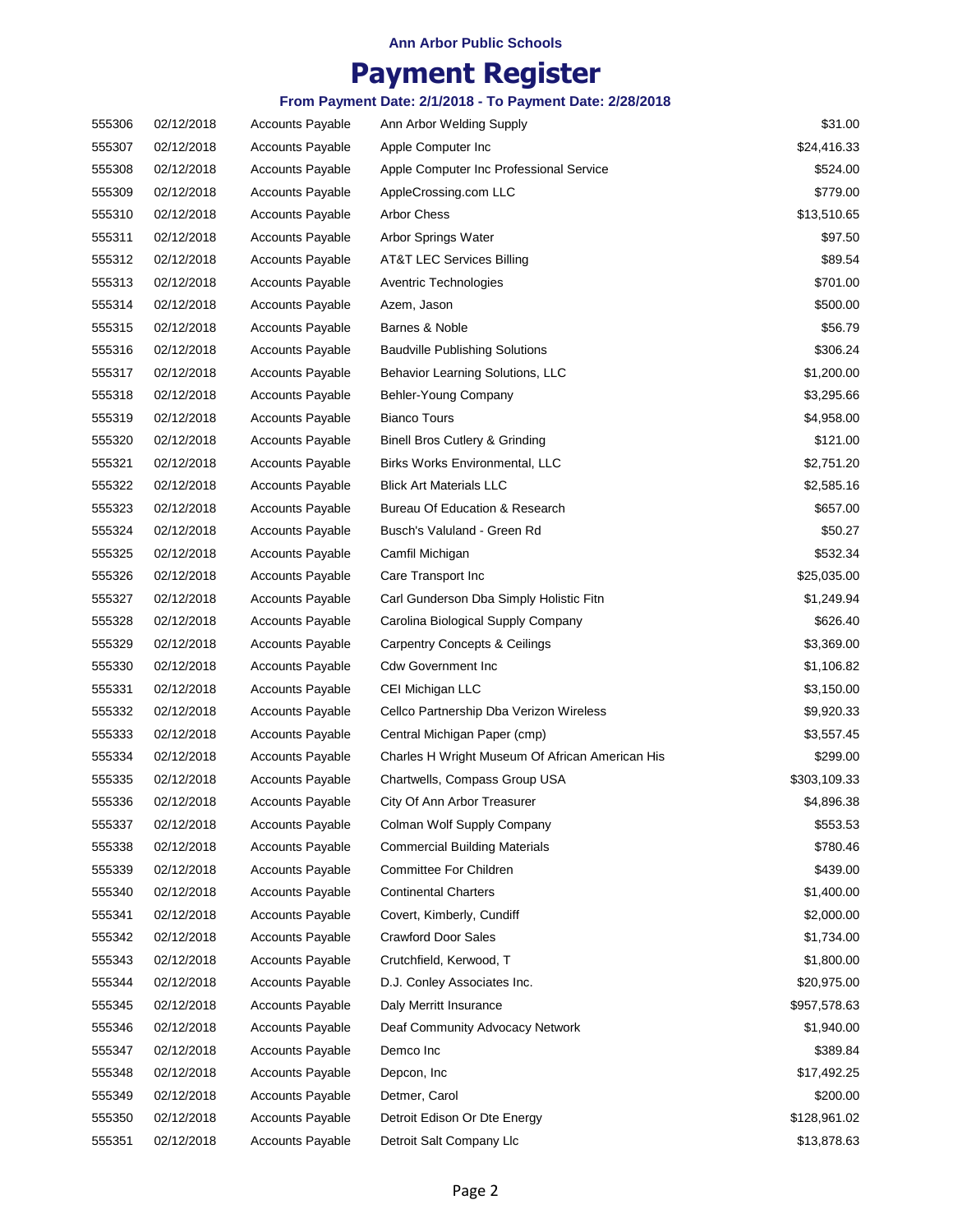## **Payment Register**

| 555352 | 02/12/2018 | <b>Accounts Payable</b> | Devall Design Ltd Csinc                            | \$446.25    |
|--------|------------|-------------------------|----------------------------------------------------|-------------|
| 555353 | 02/12/2018 | <b>Accounts Payable</b> | Dihydro Services Inc                               | \$434.00    |
| 555354 | 02/12/2018 | <b>Accounts Payable</b> | Distributive Education Clubs Of America (deca Inc. | \$17.00     |
| 555355 | 02/12/2018 | <b>Accounts Payable</b> | Dollar Bill Copying                                | \$255.06    |
| 555356 | 02/12/2018 | <b>Accounts Payable</b> | Dude Solutions Inc.                                | \$16,401.50 |
| 555357 | 02/12/2018 | <b>Accounts Payable</b> | Educational Visions Alliance Inc                   | \$3,150.00  |
| 555358 | 02/12/2018 | <b>Accounts Payable</b> | <b>EMU Cashiers Office Student Business Ser</b>    | \$2,000.00  |
| 555359 | 02/12/2018 | <b>Accounts Payable</b> | <b>EMU Cashiers Office Student Business Ser</b>    | \$2,000.00  |
| 555360 | 02/12/2018 | <b>Accounts Payable</b> | Enterprise Rent-A-Car                              | \$963.99    |
| 555361 | 02/12/2018 | <b>Accounts Payable</b> | Envelope Printery Inc, The Csinc                   | \$795.00    |
| 555362 | 02/12/2018 | <b>Accounts Payable</b> | <b>Environmental Support Services Ltd</b>          | \$2,898.00  |
| 555363 | 02/12/2018 | <b>Accounts Payable</b> | Environmental Testing & Consulting, Inc.           | \$250.00    |
| 555364 | 02/12/2018 | <b>Accounts Payable</b> | Fanta, Jane                                        | \$1,200.00  |
| 555365 | 02/12/2018 | <b>Accounts Payable</b> | <b>Feiner Supply</b>                               | \$90.90     |
| 555366 | 02/12/2018 | <b>Accounts Payable</b> | Ferguson Enterprises, Inc.                         | \$11,248.41 |
| 555367 | 02/12/2018 | <b>Accounts Payable</b> | Fiber Link Inc                                     | \$1,069.00  |
| 555368 | 02/12/2018 | <b>Accounts Payable</b> | First Student - Tecumseh                           | \$447.50    |
| 555369 | 02/12/2018 | <b>Accounts Payable</b> | Follett School Solutions, Inc.                     | \$1,505.60  |
| 555370 | 02/12/2018 | Accounts Payable        | Francesca Gitschlag                                | \$332.54    |
| 555371 | 02/12/2018 | <b>Accounts Payable</b> | GameTime c/o Sinclair Recreation                   | \$2,021.06  |
| 555372 | 02/12/2018 | <b>Accounts Payable</b> | <b>General Painting Company LLC</b>                | \$9,450.00  |
| 555373 | 02/12/2018 | <b>Accounts Payable</b> | Getaway Tours Inc                                  | \$2,759.00  |
| 555374 | 02/12/2018 | <b>Accounts Payable</b> | Glatfelter Underwriting Svc/public Pr              | \$22,160.00 |
| 555375 | 02/12/2018 | <b>Accounts Payable</b> | Gordon Food Service                                | \$3,550.00  |
| 555376 | 02/12/2018 | <b>Accounts Payable</b> | Grainger                                           | \$1,196.28  |
| 555377 | 02/12/2018 | <b>Accounts Payable</b> | Great Lakes Environmental Service, Inc.            | \$48,761.80 |
| 555378 | 02/12/2018 | <b>Accounts Payable</b> | Great Lakes Window Cleaning                        | \$3,631.00  |
| 555379 | 02/12/2018 | <b>Accounts Payable</b> | Harper Electric Inc.                               | \$5,610.26  |
| 555380 | 02/12/2018 | <b>Accounts Payable</b> | <b>Heaney General Contracting</b>                  | \$9,559.52  |
| 555381 | 02/12/2018 | <b>Accounts Payable</b> | Hearn, Kendra                                      | \$625.00    |
| 555382 | 02/12/2018 | <b>Accounts Payable</b> | Heikk's Decorated Apparel                          | \$611.00    |
| 555383 | 02/12/2018 | <b>Accounts Payable</b> | Heinemann Greenwood Publishing                     | \$3,453.12  |
| 555384 | 02/12/2018 | <b>Accounts Payable</b> | Hertz Furniture Systems Corp                       | \$182.58    |
| 555385 | 02/12/2018 | <b>Accounts Payable</b> | IDN-Hardware Sales Inc.                            | \$20,922.00 |
| 555386 | 02/12/2018 | Accounts Payable        | Interactive Health Technologies, LLC               | \$6,690.32  |
| 555387 | 02/12/2018 | <b>Accounts Payable</b> | Intrastate Distributors, Inc.                      | \$154.01    |
| 555388 | 02/12/2018 | <b>Accounts Payable</b> | iPROMOTEu.com Inc                                  | \$415.47    |
| 555389 | 02/12/2018 | Accounts Payable        | J W Pepper & Sons, Inc.                            | \$284.40    |
| 555390 | 02/12/2018 | <b>Accounts Payable</b> | J.C. Ehrlich Pest Control                          | \$2,339.00  |
| 555391 | 02/12/2018 | <b>Accounts Payable</b> | James Lee Michaels Dba Avery Systems An            | \$5,427.00  |
| 555392 | 02/12/2018 | Accounts Payable        | Jewish Family Services Of Washtenaw Cty Inc        | \$4,374.94  |
| 555393 | 02/12/2018 | <b>Accounts Payable</b> | <b>JMAM Solutions, LLC</b>                         | \$139.50    |
| 555394 | 02/12/2018 | <b>Accounts Payable</b> | Johnson Controls Inc                               | \$6,843.30  |
| 555395 | 02/12/2018 | <b>Accounts Payable</b> | Kaplan Early Learning Co                           | \$331.38    |
| 555396 | 02/12/2018 | Accounts Payable        | Kone Incorporated                                  | \$13,430.32 |
| 555397 | 02/12/2018 | <b>Accounts Payable</b> | Konica Minolta Business Solutions                  | \$171.43    |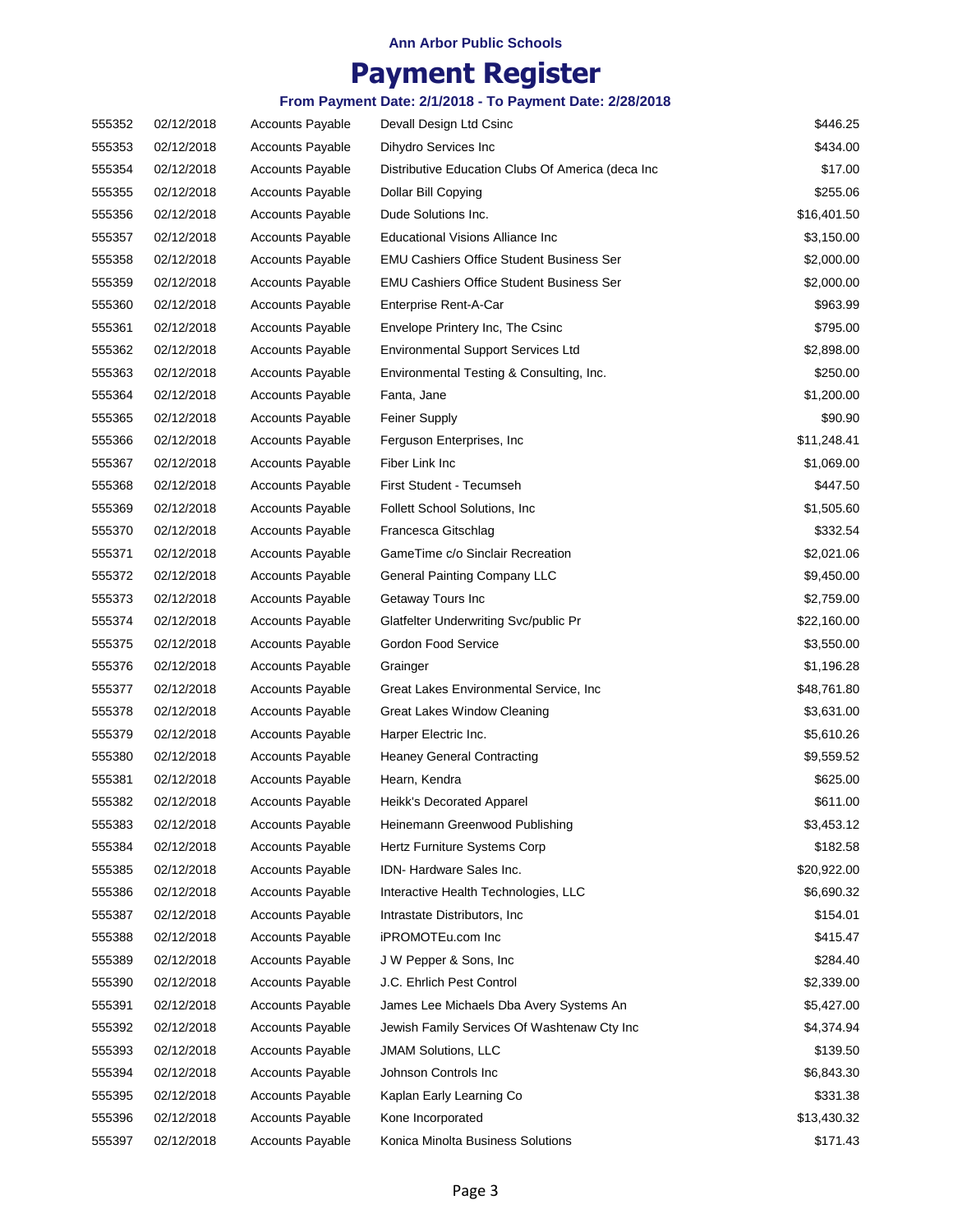## **Payment Register**

| 555398 | 02/12/2018 | <b>Accounts Payable</b> | Lakeshore Learning Materials                     | \$683.25    |
|--------|------------|-------------------------|--------------------------------------------------|-------------|
| 555399 | 02/12/2018 | <b>Accounts Payable</b> | Language Circle Enterprise                       | \$15,157.01 |
| 555400 | 02/12/2018 | <b>Accounts Payable</b> | Let's Go Transportation Services                 | \$22,484.50 |
| 555402 | 02/12/2018 | <b>Accounts Payable</b> | Lis & Associates                                 | \$883.33    |
| 555403 | 02/12/2018 | <b>Accounts Payable</b> | Lucks Music Library                              | \$664.67    |
| 555404 | 02/12/2018 | <b>Accounts Payable</b> | MailFinance                                      | \$516.27    |
| 555405 | 02/12/2018 | <b>Accounts Payable</b> | Massp                                            | \$619.00    |
| 555406 | 02/12/2018 | <b>Accounts Payable</b> | Maxi Aids, Inc                                   | \$222.15    |
| 555407 | 02/12/2018 | <b>Accounts Payable</b> | <b>Mediscan Staffing Services</b>                | \$1,875.00  |
| 555408 | 02/12/2018 | <b>Accounts Payable</b> | Meridian Winds LLC                               | \$2,116.30  |
| 555409 | 02/12/2018 | <b>Accounts Payable</b> | Messa 370 (COBRA)                                | \$2,838.32  |
| 555410 | 02/12/2018 | <b>Accounts Payable</b> | Metro On Demand Express, Inc.                    | \$1,743.75  |
| 555411 | 02/12/2018 | <b>Accounts Payable</b> | Mi Amateur Softball Assoc-Masa                   | \$2,733.90  |
| 555412 | 02/12/2018 | <b>Accounts Payable</b> | Mi High School Field Hockey Association (mhsfha) | \$217.50    |
| 555413 | 02/12/2018 | <b>Accounts Payable</b> | Michael Harrington                               | \$850.00    |
| 555414 | 02/12/2018 | <b>Accounts Payable</b> | Michigan Assn Of School Boards                   | \$996.34    |
| 555415 | 02/12/2018 | <b>Accounts Payable</b> | Michigan Association of Non-Public Schools       | \$2,400.00  |
| 555416 | 02/12/2018 | <b>Accounts Payable</b> | Michigan Deca Eastern Michigan Uni               | \$8,300.00  |
| 555417 | 02/12/2018 | <b>Accounts Payable</b> | Michigan Event Parking, LLC                      | \$10,725.00 |
| 555418 | 02/12/2018 | <b>Accounts Payable</b> | Michigan Futsal Factory Academy, LLC             | \$1,490.00  |
| 555419 | 02/12/2018 | <b>Accounts Payable</b> | Michigan Interpreting Services, Inc.             | \$4,536.00  |
| 555420 | 02/12/2018 | <b>Accounts Payable</b> | Michigan Power Rodding Inc                       | \$4,220.00  |
| 555421 | 02/12/2018 | <b>Accounts Payable</b> | Midwestern Consulting Inc-Mci                    | \$2,956.25  |
| 555422 | 02/12/2018 | <b>Accounts Payable</b> | <b>Musical Resources</b>                         | \$190.29    |
| 555423 | 02/12/2018 | <b>Accounts Payable</b> | National Business Institute                      | \$678.00    |
| 555424 | 02/12/2018 | <b>Accounts Payable</b> | NCS Pearson, Inc.                                | \$521.52    |
| 555425 | 02/12/2018 | <b>Accounts Payable</b> | NeoFunds by Neopost                              | \$1,600.00  |
| 555426 | 02/12/2018 | <b>Accounts Payable</b> | NUCO2 Inc                                        | \$728.54    |
| 555427 | 02/12/2018 | <b>Accounts Payable</b> | Office Depot                                     | \$6,108.86  |
| 555428 | 02/12/2018 | <b>Accounts Payable</b> | <b>OHM Advisors</b>                              | \$14,491.75 |
| 555429 | 02/12/2018 | <b>Accounts Payable</b> | <b>Pediatric Therapy Associates</b>              | \$39,914.25 |
| 555430 | 02/12/2018 | <b>Accounts Payable</b> | <b>Philip Whitfield</b>                          | \$850.00    |
| 555431 | 02/12/2018 | <b>Accounts Payable</b> | Photo Warehouse                                  | \$688.00    |
| 555432 | 02/12/2018 | <b>Accounts Payable</b> | <b>Pitney Bowes</b>                              | \$129.18    |
| 555433 | 02/12/2018 | <b>Accounts Payable</b> | Presidio Infrastructure Solutions LLC            | \$5,629.00  |
| 555434 | 02/12/2018 | <b>Accounts Payable</b> | Print-Tech Inc                                   | \$213.00    |
| 555435 | 02/12/2018 | <b>Accounts Payable</b> | Pro-Ed                                           | \$35.20     |
| 555436 | 02/12/2018 | <b>Accounts Payable</b> | ProCare Therapy, Inc.                            | \$17,684.25 |
| 555437 | 02/12/2018 | <b>Accounts Payable</b> | Process Results, Inc.                            | \$20,872.61 |
| 555438 | 02/12/2018 | <b>Accounts Payable</b> | <b>Quality Roofing</b>                           | \$14,067.48 |
| 555439 | 02/12/2018 | <b>Accounts Payable</b> | <b>Quill Corporation</b>                         | \$61.29     |
| 555440 | 02/12/2018 | <b>Accounts Payable</b> | Really Good Stuff                                | \$128.91    |
| 555441 | 02/12/2018 | <b>Accounts Payable</b> | Rehmann                                          | \$12,825.97 |
| 555442 | 02/12/2018 | <b>Accounts Payable</b> | <b>Resolute Educational Solutions</b>            | \$1,050.00  |
| 555443 | 02/12/2018 | <b>Accounts Payable</b> | <b>Resolute Protections Specialists</b>          | \$144.00    |
| 555444 | 02/12/2018 | <b>Accounts Payable</b> | <b>Resolute Protections Specialists</b>          | \$549.00    |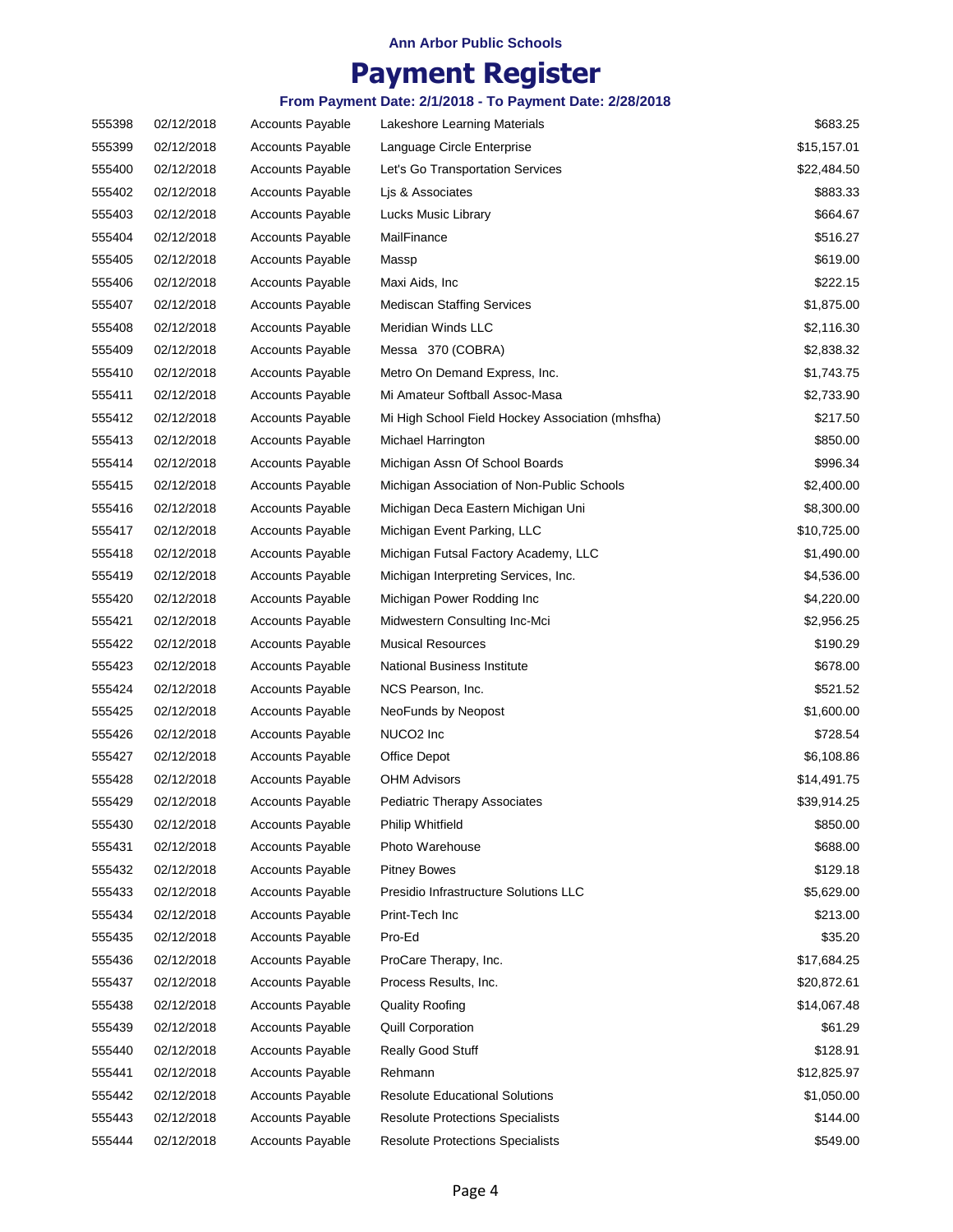## **Payment Register**

| 555445 | 02/12/2018 | <b>Accounts Payable</b> | Revel and Roll                                    | \$101.00       |
|--------|------------|-------------------------|---------------------------------------------------|----------------|
| 555446 | 02/12/2018 | <b>Accounts Payable</b> | Risk Security & Investigations                    | \$11,641.86    |
| 555447 | 02/12/2018 | <b>Accounts Payable</b> | RKA Petroleum Companies, Inc.                     | \$8,814.50     |
| 555448 | 02/12/2018 | <b>Accounts Payable</b> | Roberts Installation & Repair                     | \$1,125.00     |
| 555449 | 02/12/2018 | <b>Accounts Payable</b> | Runyan Pottery Supply Clio Industrial Park        | \$2,309.80     |
| 555450 | 02/12/2018 | <b>Accounts Payable</b> | Safety Systems, Inc.                              | \$221.00       |
| 555451 | 02/12/2018 | <b>Accounts Payable</b> | Scholastic Inc.                                   | \$156.59       |
| 555452 | 02/12/2018 | <b>Accounts Payable</b> | School Health Corporation                         | \$708.40       |
| 555453 | 02/12/2018 | <b>Accounts Payable</b> | School Specialty Inc*                             | \$888.51       |
| 555454 | 02/12/2018 | <b>Accounts Payable</b> | ScreenLine, L.L.C.                                | \$390.00       |
| 555455 | 02/12/2018 | <b>Accounts Payable</b> | Sentinel Technologies Inc                         | \$325,455.80   |
| 555456 | 02/12/2018 | <b>Accounts Payable</b> | Serafini, Joseph                                  | \$650.00       |
| 555457 | 02/12/2018 | <b>Accounts Payable</b> | Shamrock Floor Inc                                | \$2,537.17     |
| 555458 | 02/12/2018 | <b>Accounts Payable</b> | Shar Products Co                                  | \$11,881.29    |
| 555459 | 02/12/2018 | <b>Accounts Payable</b> | Showell, Justin-Hosa                              | \$500.00       |
| 555460 | 02/12/2018 | <b>Accounts Payable</b> | <b>SJS Educational Solutions</b>                  | \$4,500.00     |
| 555461 | 02/12/2018 | <b>Accounts Payable</b> | SP Designs & Manufacturing Inc                    | \$276.75       |
| 555462 | 02/12/2018 | <b>Accounts Payable</b> | Stadium Hardware                                  | \$54.09        |
| 555463 | 02/12/2018 | <b>Accounts Payable</b> | Staples Advantage                                 | \$480.06       |
| 555464 | 02/12/2018 | <b>Accounts Payable</b> | Steve's Custom Signs, Inc.                        | \$642.25       |
| 555465 | 02/12/2018 | <b>Accounts Payable</b> | StructureTec Group Corporation                    | \$2,070.00     |
| 555466 | 02/12/2018 | <b>Accounts Payable</b> | Sunbelt & Staffing                                | \$5,594.50     |
| 555467 | 02/12/2018 | <b>Accounts Payable</b> | Sunglo Restoration Svcs Inc                       | \$12,093.73    |
| 555468 | 02/12/2018 | <b>Accounts Payable</b> | Superior Lawn Care & Snow Removal, LLC            | \$74,695.00    |
| 555469 | 02/12/2018 | <b>Accounts Payable</b> | Tango Experience - Ann Arbor, LLC                 | \$770.41       |
| 555470 | 02/12/2018 | <b>Accounts Payable</b> | Tank Testing Services Inc                         | \$488.00       |
| 555471 | 02/12/2018 | <b>Accounts Payable</b> | <b>Teaching Strategies LLC</b>                    | \$2,349.72     |
| 555472 | 02/12/2018 | <b>Accounts Payable</b> | The Chancellor, Masters & Scholars Univ of Oxford | \$4,134.95     |
| 555473 | 02/12/2018 | <b>Accounts Payable</b> | The Regents Of the Univ of Mich                   | \$3,000.00     |
| 555474 | 02/12/2018 | <b>Accounts Payable</b> | Therapy Shoppe Inc                                | \$170.45       |
| 555475 | 02/12/2018 | <b>Accounts Payable</b> | <b>Therapy Systems</b>                            | \$41.75        |
| 555476 | 02/12/2018 | <b>Accounts Payable</b> | Tls Productions, Inc.                             | \$251.20       |
| 555477 | 02/12/2018 | <b>Accounts Payable</b> | <b>Toshiba Business Solutions</b>                 | \$264.03       |
| 555478 | 02/12/2018 | <b>Accounts Payable</b> | Toshiba Business Solutions Michigan               | \$16,069.35    |
| 555479 | 02/12/2018 | <b>Accounts Payable</b> | <b>Underground Printing</b>                       | \$717.01       |
| 555480 | 02/12/2018 | <b>Accounts Payable</b> | Unit Packaging                                    | \$824.44       |
| 555481 | 02/12/2018 | <b>Accounts Payable</b> | University of Kentucky                            | \$2,000.00     |
| 555482 | 02/12/2018 | <b>Accounts Payable</b> | US Foods, Inc.                                    | \$337.63       |
| 555483 | 02/12/2018 | <b>Accounts Payable</b> | Video And Internet Stuff, Llc                     | \$2,888.75     |
| 555484 | 02/12/2018 | Accounts Payable        | VS America Inc                                    | \$1,316,719.77 |
| 555485 | 02/12/2018 | <b>Accounts Payable</b> | W.J.O'Neil Company                                | \$61,255.01    |
| 555486 | 02/12/2018 | <b>Accounts Payable</b> | Walsworth Publishing Company                      | \$6,772.10     |
| 555487 | 02/12/2018 | Accounts Payable        | Washington Elevator Co Inc                        | \$9,775.50     |
| 555488 | 02/12/2018 | <b>Accounts Payable</b> | <b>Washtenaw Communications</b>                   | \$329.73       |
| 555489 | 02/12/2018 | <b>Accounts Payable</b> | Washtenaw County Clerk/register                   | \$288.94       |
| 555490 | 02/12/2018 | Accounts Payable        | Washtenaw Glass Co                                | \$740.56       |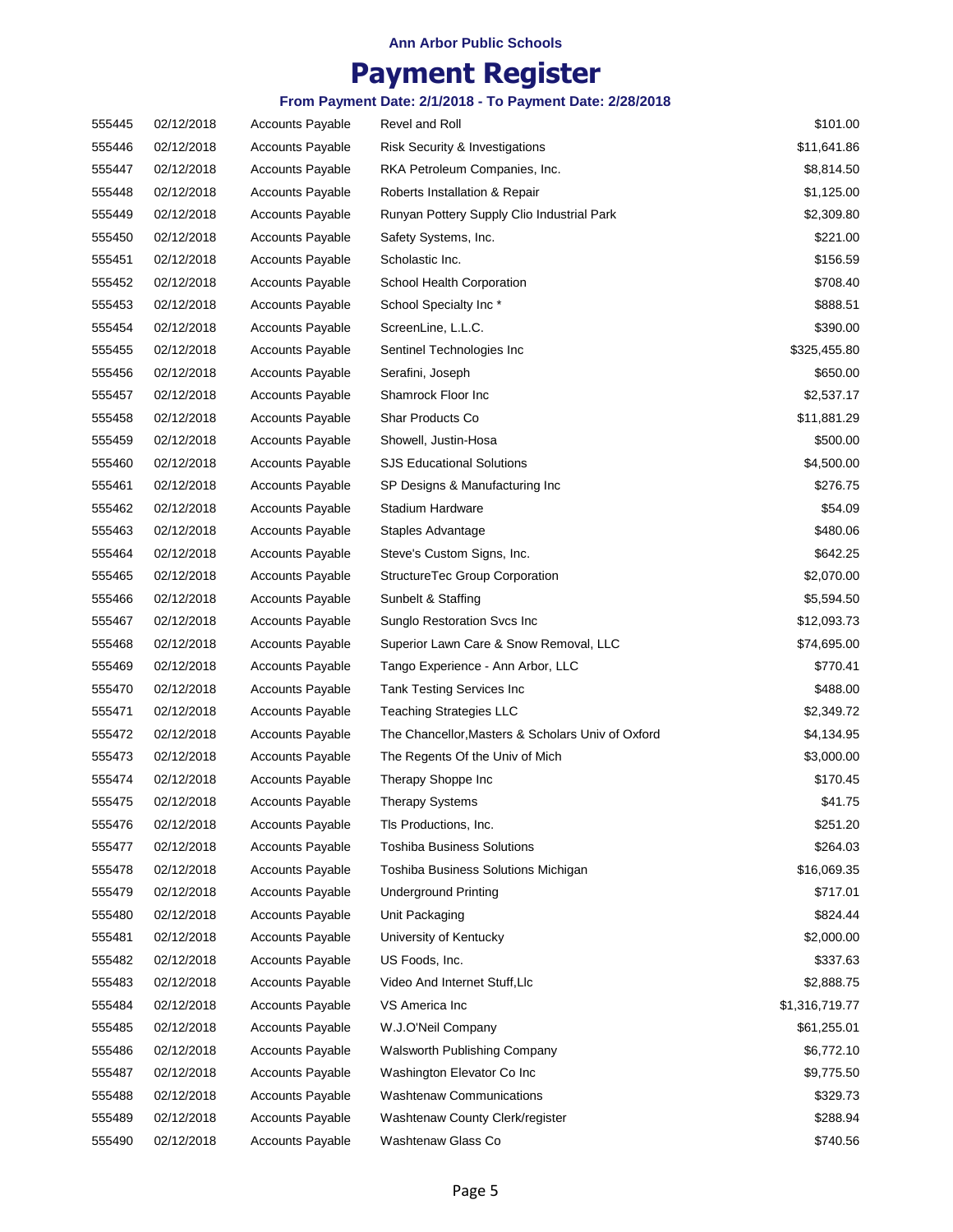## **Payment Register**

| 555491 | 02/12/2018 | <b>Accounts Payable</b> | Washtenaw Intermediate School District          | \$16,643.69 |
|--------|------------|-------------------------|-------------------------------------------------|-------------|
| 555492 | 02/12/2018 | <b>Accounts Payable</b> | Waste Management                                | \$406.90    |
| 555493 | 02/12/2018 | <b>Accounts Payable</b> | William Robert Harrington                       | \$2,000.00  |
| 555494 | 02/12/2018 | <b>Accounts Payable</b> | Wolverine Supply Inc                            | \$1,034.40  |
| 555495 | 02/12/2018 | <b>Accounts Payable</b> | World's Finest Chocolate, Inc.                  | \$1,068.00  |
| 555496 | 02/12/2018 | <b>Accounts Payable</b> | Young, Larrea, Alissa                           | \$1,000.00  |
| 555497 | 02/12/2018 | <b>Accounts Payable</b> | Yunck, Ryan                                     | \$850.00    |
| 555498 | 02/12/2018 | <b>Accounts Payable</b> | Zion Evangelical Lutheran Church of Ann Arbor   | \$1,734.00  |
| 555499 | 02/12/2018 | <b>Accounts Payable</b> | Adigun, Ajesanya                                | \$58.25     |
| 555500 | 02/12/2018 | <b>Accounts Payable</b> | Baumstark, Jodi                                 | \$60.50     |
| 555501 | 02/12/2018 | <b>Accounts Payable</b> | Weid, Barbara                                   | \$155.00    |
| 555502 | 02/12/2018 | <b>Accounts Payable</b> | Woodcock-Burroughs, Lisa                        | \$97.00     |
| 555503 | 02/12/2018 | <b>Accounts Payable</b> | Woodcock-Burroughs, Lisa                        | \$100.00    |
| 555504 | 02/12/2018 | <b>Accounts Payable</b> | Word of Life                                    | \$800.00    |
| 555505 | 02/15/2018 | <b>Accounts Payable</b> | 1 Stop Better Driving School and Transportation | \$9,970.79  |
| 555506 | 02/15/2018 | <b>Accounts Payable</b> | Asset Acceptance LLC                            | \$195.17    |
| 555507 | 02/15/2018 | <b>Accounts Payable</b> | Bruck Law Office, S.C.                          | \$503.30    |
| 555508 | 02/15/2018 | <b>Accounts Payable</b> | BWB Reasonable and Reliable Transportation LLC  | \$64,688.27 |
| 555509 | 02/15/2018 | <b>Accounts Payable</b> | Care Transport Inc                              | \$33,135.00 |
| 555510 | 02/15/2018 | <b>Accounts Payable</b> | Gatestone & Co. International Inc.              | \$180.23    |
| 555511 | 02/15/2018 | <b>Accounts Payable</b> | Hilton Garden Inn M Street                      | \$8,616.78  |
| 555512 | 02/15/2018 | <b>Accounts Payable</b> | Jewish Family Services Of Washtenaw Cty Inc     | \$1,462.18  |
| 555513 | 02/15/2018 | <b>Accounts Payable</b> | Michigan Guaranty Agency                        | \$279.13    |
| 555514 | 02/15/2018 | <b>Accounts Payable</b> | <b>Pioneer Credit Recovery</b>                  | \$305.51    |
| 555515 | 02/15/2018 | <b>Accounts Payable</b> | Portfolio Recovery Associates, LLC              | \$87.43     |
| 555516 | 02/15/2018 | <b>Accounts Payable</b> | T2 Music Productions, LLC                       | \$550.00    |
| 555517 | 02/15/2018 | <b>Accounts Payable</b> | U S Dept Of Education                           | \$127.74    |
| 555518 | 02/15/2018 | <b>Accounts Payable</b> | University Of Michigan Credit Union             | \$50.00     |
| 555519 | 02/15/2018 | <b>Accounts Payable</b> | Chapter 13 Trustee                              | \$845.63    |
| 555521 | 02/15/2018 | <b>Accounts Payable</b> | Kapnick Insurance Group                         | \$7,957.64  |
| 555522 | 02/15/2018 | <b>Accounts Payable</b> | Kapnick Insurance Group                         | \$6,532.99  |
| 555523 | 02/15/2018 | <b>Accounts Payable</b> | Michigan Guaranty Agency                        | \$88.50     |
| 555524 | 02/15/2018 | <b>Accounts Payable</b> | Michigan Guaranty Agency                        | \$201.10    |
| 555525 | 02/15/2018 | <b>Accounts Payable</b> | Michigan State Disbursement Unit                | \$4,253.62  |
| 555526 | 02/15/2018 | <b>Accounts Payable</b> | Texas Child Support Disburse. Unit              | \$302.31    |
| 555527 | 02/15/2018 | Accounts Payable        | U S Department Of Education                     | \$75.99     |
| 555528 | 02/15/2018 | <b>Accounts Payable</b> | U S Dept Of Education                           | \$172.83    |
| 555529 | 02/15/2018 | Accounts Payable        | U.S. Department Of Education                    | \$83.63     |
| 555530 | 02/15/2018 | <b>Accounts Payable</b> | Washington State Support Registry               | \$230.76    |
| 555531 | 02/22/2018 | <b>Accounts Payable</b> | 1 Stop Better Driving School and Transportation | \$7,091.38  |
| 555532 | 02/22/2018 | <b>Accounts Payable</b> | 1800 Calculators.com                            | \$999.99    |
| 555533 | 02/22/2018 | <b>Accounts Payable</b> | A and N Electric, Inc.                          | \$15,141.00 |
| 555534 | 02/22/2018 | <b>Accounts Payable</b> | A.F. Smith                                      | \$5,562.00  |
| 555535 | 02/22/2018 | <b>Accounts Payable</b> | <b>ACCO Brands USA LLC</b>                      | \$674.91    |
| 555536 | 02/22/2018 | Accounts Payable        | Adorama Camera Inc                              | \$59.40     |
| 555537 | 02/22/2018 | <b>Accounts Payable</b> | Advanced Water Treatment                        | \$388.00    |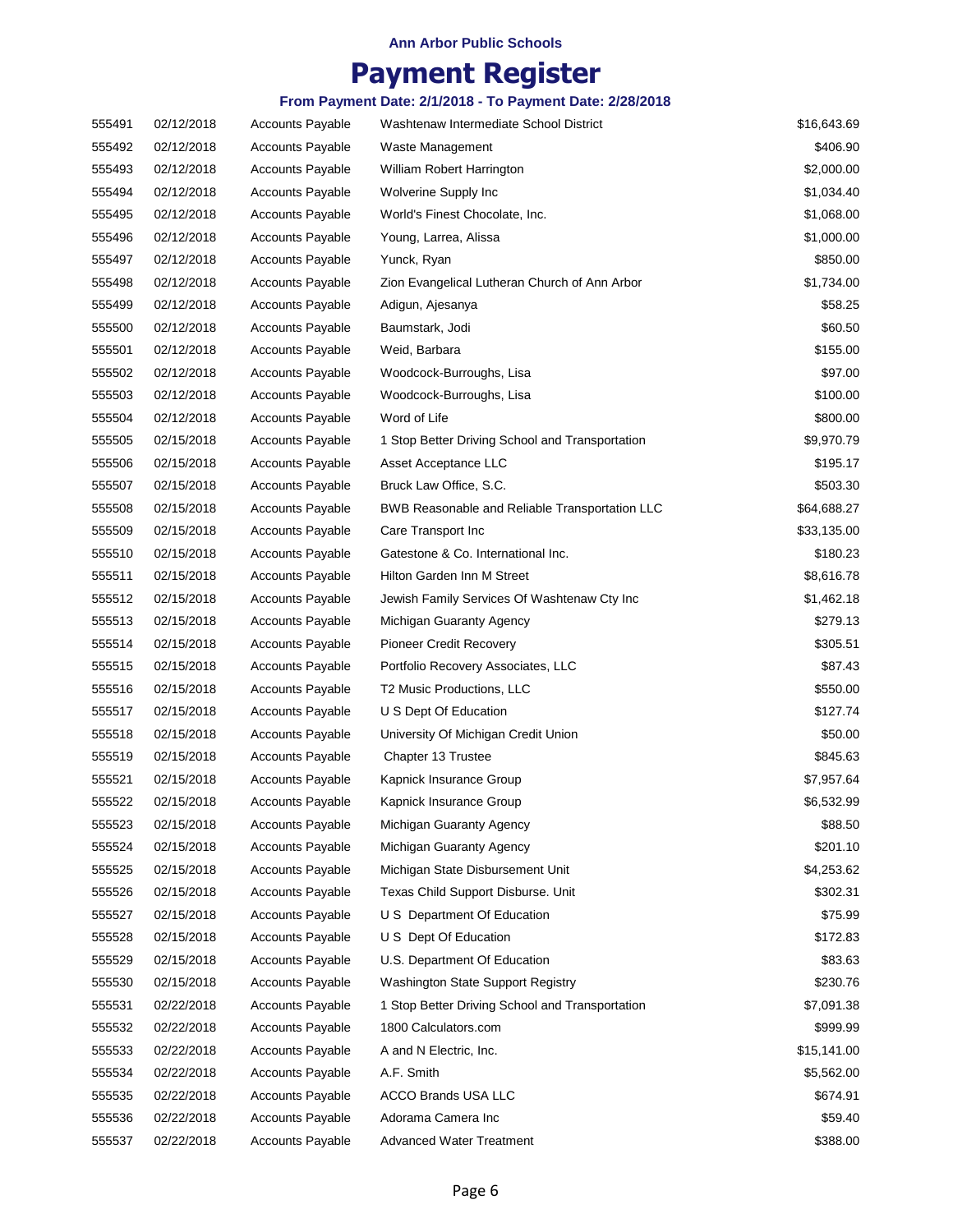## **Payment Register**

| 555538 | 02/22/2018 | <b>Accounts Payable</b> | Allen, Liam, E.                                  | \$500.00    |
|--------|------------|-------------------------|--------------------------------------------------|-------------|
| 555539 | 02/22/2018 | <b>Accounts Payable</b> | <b>AM Services</b>                               | \$4,921.25  |
| 555540 | 02/22/2018 | <b>Accounts Payable</b> | Amazon.com LLC                                   | \$616.91    |
| 555541 | 02/22/2018 | <b>Accounts Payable</b> | American Association of Teachers of German, Inc. | \$360.00    |
| 555542 | 02/22/2018 | <b>Accounts Payable</b> | Ann Arbor Area Transportation Authority          | \$8,035.87  |
| 555543 | 02/22/2018 | <b>Accounts Payable</b> | Ann Arbor Center For Independ. Living            | \$11,140.00 |
| 555544 | 02/22/2018 | <b>Accounts Payable</b> | AppleCrossing.com LLC                            | \$1,277.00  |
| 555545 | 02/22/2018 | <b>Accounts Payable</b> | ArbiterPay                                       | \$1,543.19  |
| 555546 | 02/22/2018 | <b>Accounts Payable</b> | Arbor Springs Water                              | \$52.00     |
| 555547 | 02/22/2018 | <b>Accounts Payable</b> | Arch Environmental Group, Inc.                   | \$2,603.87  |
| 555548 | 02/22/2018 | <b>Accounts Payable</b> | <b>Ascott Corporation</b>                        | \$1,932.50  |
| 555549 | 02/22/2018 | <b>Accounts Payable</b> | Ashford, Emma                                    | \$650.00    |
| 555550 | 02/22/2018 | <b>Accounts Payable</b> | AT&T                                             | \$69.61     |
| 555551 | 02/22/2018 | <b>Accounts Payable</b> | ATKINS, SUSAN, HELEN                             | \$480.00    |
| 555552 | 02/22/2018 | <b>Accounts Payable</b> | Barnes & Noble                                   | \$98.33     |
| 555553 | 02/22/2018 | <b>Accounts Payable</b> | Benchmark Marketing And Design Llc               | \$11,546.00 |
| 555554 | 02/22/2018 | <b>Accounts Payable</b> | Birko, John R                                    | \$307.38    |
| 555555 | 02/22/2018 | <b>Accounts Payable</b> | Blue Car; Blue Cab DBA                           | \$10,138.00 |
| 555556 | 02/22/2018 | <b>Accounts Payable</b> | Blue Care Network Of Michigan                    | \$37,598.40 |
| 555557 | 02/22/2018 | <b>Accounts Payable</b> | Boosey & Hawkes, Inc.                            | \$1,124.77  |
| 555558 | 02/22/2018 | <b>Accounts Payable</b> | Bridgewater Tire Company, Inc.                   | \$553.00    |
| 555559 | 02/22/2018 | <b>Accounts Payable</b> | Busch's Valuland-Main St                         | \$65.33     |
| 555560 | 02/22/2018 | <b>Accounts Payable</b> | Care Transport Inc                               | \$1,930.00  |
| 555561 | 02/22/2018 | <b>Accounts Payable</b> | Carolina Biological Supply Company               | \$115.42    |
| 555562 | 02/22/2018 | <b>Accounts Payable</b> | <b>Cdw Government Inc.</b>                       | \$269.00    |
| 555563 | 02/22/2018 | <b>Accounts Payable</b> | Cellco Partnership Dba Verizon Wireless          | \$722.23    |
| 555564 | 02/22/2018 | <b>Accounts Payable</b> | Central Michigan Paper (cmp)                     | \$2,490.70  |
| 555565 | 02/22/2018 | <b>Accounts Payable</b> | <b>Christine Marie Stead</b>                     | \$130.00    |
| 555566 | 02/22/2018 | <b>Accounts Payable</b> | Christopher Adam Plomaritas                      | \$850.00    |
| 555567 | 02/22/2018 | <b>Accounts Payable</b> | Cintas                                           | \$13,632.12 |
| 555568 | 02/22/2018 | <b>Accounts Payable</b> | City Of Ann Arbor Police Dept.                   | \$7,249.85  |
| 555569 | 02/22/2018 | <b>Accounts Payable</b> | City Of Ann Arbor Treasurer                      | \$1,951.62  |
| 555570 | 02/22/2018 | <b>Accounts Payable</b> | Clark Hill Plc Attorneys At Law                  | \$808.50    |
| 555571 | 02/22/2018 | <b>Accounts Payable</b> | Classroom Direct/School Specialty                | \$385.94    |
| 555572 | 02/22/2018 | <b>Accounts Payable</b> | <b>Collette Williams</b>                         | \$675.00    |
| 555573 | 02/22/2018 | <b>Accounts Payable</b> | Collins And Blaha, P.C.                          | \$20,553.50 |
| 555574 | 02/22/2018 | <b>Accounts Payable</b> | Colman Wolf Supply Company                       | \$13,014.04 |
| 555575 | 02/22/2018 | Accounts Payable        | <b>Constellation New Energy Gas</b>              | \$22,028.27 |
| 555576 | 02/22/2018 | <b>Accounts Payable</b> | Covert, Kimberly, Cundiff                        | \$2,400.00  |
| 555577 | 02/22/2018 | <b>Accounts Payable</b> | <b>Crawford Door Sales</b>                       | \$534.00    |
| 555578 | 02/22/2018 | <b>Accounts Payable</b> | Customink                                        | \$622.21    |
| 555579 | 02/22/2018 | <b>Accounts Payable</b> | Detroit Edison Or Dte Energy                     | \$58,744.38 |
| 555580 | 02/22/2018 | <b>Accounts Payable</b> | Detroit Edison Or Dte Energy Company             | \$633.06    |
| 555581 | 02/22/2018 | <b>Accounts Payable</b> | Detroit Salt Company Llc                         | \$5,227.88  |
| 555582 | 02/22/2018 | Accounts Payable        | Devall Design Ltd Csinc                          | \$601.75    |
| 555583 | 02/22/2018 | <b>Accounts Payable</b> | Dollar Bill Copying                              | \$12,196.16 |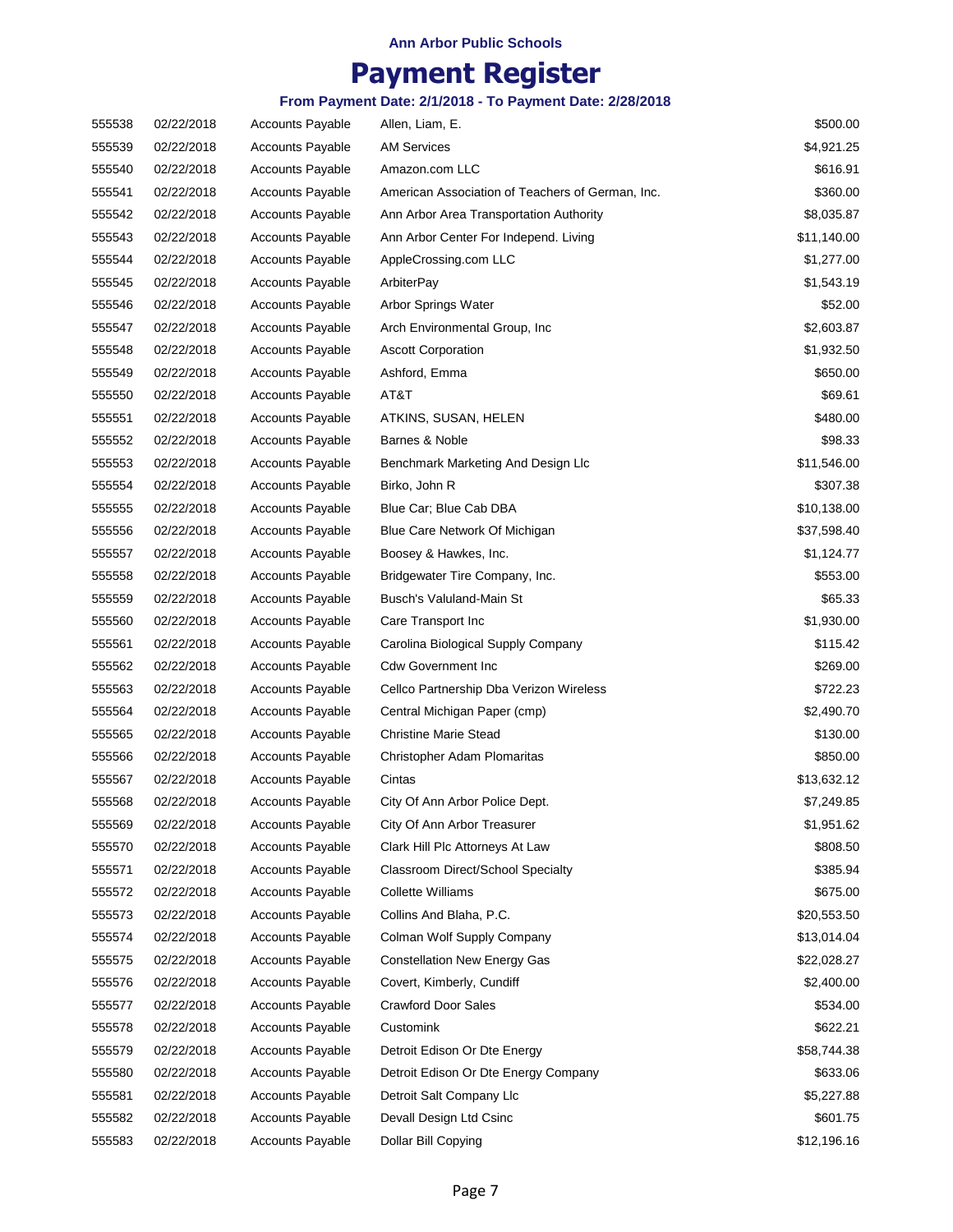## **Payment Register**

| 555584 | 02/22/2018 | <b>Accounts Payable</b> | Dte Energy                                  | \$13,437.90  |
|--------|------------|-------------------------|---------------------------------------------|--------------|
| 555585 | 02/22/2018 | <b>Accounts Payable</b> | Duranona, Maria, Victoria                   | \$483.85     |
| 555586 | 02/22/2018 | <b>Accounts Payable</b> | Durham School Services LP                   | \$640,798.44 |
| 555587 | 02/22/2018 | <b>Accounts Payable</b> | Educational Visions Alliance Inc            | \$2,250.00   |
| 555588 | 02/22/2018 | <b>Accounts Payable</b> | Ellison Educational Equipment, Inc.         | \$2,914.40   |
| 555589 | 02/22/2018 | Accounts Payable        | Embi Tec                                    | \$2,644.00   |
| 555590 | 02/22/2018 | <b>Accounts Payable</b> | <b>Equal Opportunity Schools</b>            | \$1,136.71   |
| 555591 | 02/22/2018 | <b>Accounts Payable</b> | <b>Especial Needs LLC</b>                   | \$475.15     |
| 555592 | 02/22/2018 | <b>Accounts Payable</b> | Ferguson Enterprises, Inc.                  | \$27,777.55  |
| 555593 | 02/22/2018 | <b>Accounts Payable</b> | Fiber Link Inc                              | \$1,062.75   |
| 555594 | 02/22/2018 | <b>Accounts Payable</b> | Fingerle Lumber Co                          | \$279.80     |
| 555595 | 02/22/2018 | <b>Accounts Payable</b> | Flaghouse Inc                               | \$60.40      |
| 555596 | 02/22/2018 | <b>Accounts Payable</b> | Follett School Solutions, Inc.              | \$1,375.78   |
| 555597 | 02/22/2018 | <b>Accounts Payable</b> | <b>Foresight Group</b>                      | \$1,499.62   |
| 555598 | 02/22/2018 | <b>Accounts Payable</b> | Fun and Function                            | \$211.23     |
| 555599 | 02/22/2018 | <b>Accounts Payable</b> | <b>G-Powers Training</b>                    | \$392.00     |
| 555600 | 02/22/2018 | <b>Accounts Payable</b> | Gaynor, Jeffrey, T                          | \$130.00     |
| 555601 | 02/22/2018 | <b>Accounts Payable</b> | Getaway Tours Inc                           | \$3,990.00   |
| 555602 | 02/22/2018 | <b>Accounts Payable</b> | Gordon Food Service                         | \$3,630.08   |
| 555603 | 02/22/2018 | Accounts Payable        | GovConnection Inc                           | \$283.32     |
| 555604 | 02/22/2018 | <b>Accounts Payable</b> | Goyette Mechanical Co                       | \$50,409.75  |
| 555605 | 02/22/2018 | <b>Accounts Payable</b> | Great Lakes Environmental Service, Inc.     | \$86,010.00  |
| 555606 | 02/22/2018 | <b>Accounts Payable</b> | H.V. Burton Company                         | \$950.00     |
| 555607 | 02/22/2018 | <b>Accounts Payable</b> | Hawthorne Educational Services              | \$930.00     |
| 555608 | 02/22/2018 | <b>Accounts Payable</b> | <b>Heaney General Contracting</b>           | \$17,110.06  |
| 555609 | 02/22/2018 | <b>Accounts Payable</b> | Houghton Mifflin Harcourt                   | \$1,325.50   |
| 555610 | 02/22/2018 | <b>Accounts Payable</b> | Hutzel Plumbing & Heating Co                | \$1,094.60   |
| 555611 | 02/22/2018 | <b>Accounts Payable</b> | IDN-Hardware Sales Inc.                     | \$12,518.00  |
| 555612 | 02/22/2018 | <b>Accounts Payable</b> | Impressive Promotional Products, LLC        | \$1,397.99   |
| 555613 | 02/22/2018 | <b>Accounts Payable</b> | Interlochen Center For The Arts             | \$46.94      |
| 555614 | 02/22/2018 | <b>Accounts Payable</b> | J W Pepper & Sons, Inc.                     | \$194.99     |
| 555615 | 02/22/2018 | <b>Accounts Payable</b> | James Lee Michaels Dba Avery Systems An     | \$1,562.00   |
| 555616 | 02/22/2018 | <b>Accounts Payable</b> | Jewish Family Services Of Washtenaw Cty Inc | \$2,233.58   |
| 555617 | 02/22/2018 | <b>Accounts Payable</b> | Kelly-Shaieb, Jessica, Leigh                | \$250.02     |
| 555618 | 02/22/2018 | <b>Accounts Payable</b> | Kent Intermediate School District           | \$10.00      |
| 555619 | 02/22/2018 | <b>Accounts Payable</b> | Kone Incorporated                           | \$8,591.98   |
| 555620 | 02/22/2018 | <b>Accounts Payable</b> | <b>Kv Sports</b>                            | \$1,140.16   |
| 555621 | 02/22/2018 | Accounts Payable        | Lakeshore Learning Materials                | \$255.73     |
| 555622 | 02/22/2018 | <b>Accounts Payable</b> | Leslie Science & Nature Center              | \$130.00     |
| 555623 | 02/22/2018 | <b>Accounts Payable</b> | Little Caesars Pizza                        | \$109.46     |
| 555624 | 02/22/2018 | Accounts Payable        | <b>Longstreth Sporting Goods</b>            | \$962.20     |
| 555625 | 02/22/2018 | <b>Accounts Payable</b> | Madorsky, Sophia                            | \$900.00     |
| 555626 | 02/22/2018 | <b>Accounts Payable</b> | Marxmoda Inc.                               | \$21,476.14  |
| 555627 | 02/22/2018 | <b>Accounts Payable</b> | Mathematical Association of America         | \$224.39     |
| 555628 | 02/22/2018 | Accounts Payable        | Max Interactive, Inc.                       | \$1,407.11   |
| 555629 | 02/22/2018 | Accounts Payable        | <b>Mediscan Staffing Services</b>           | \$3,046.50   |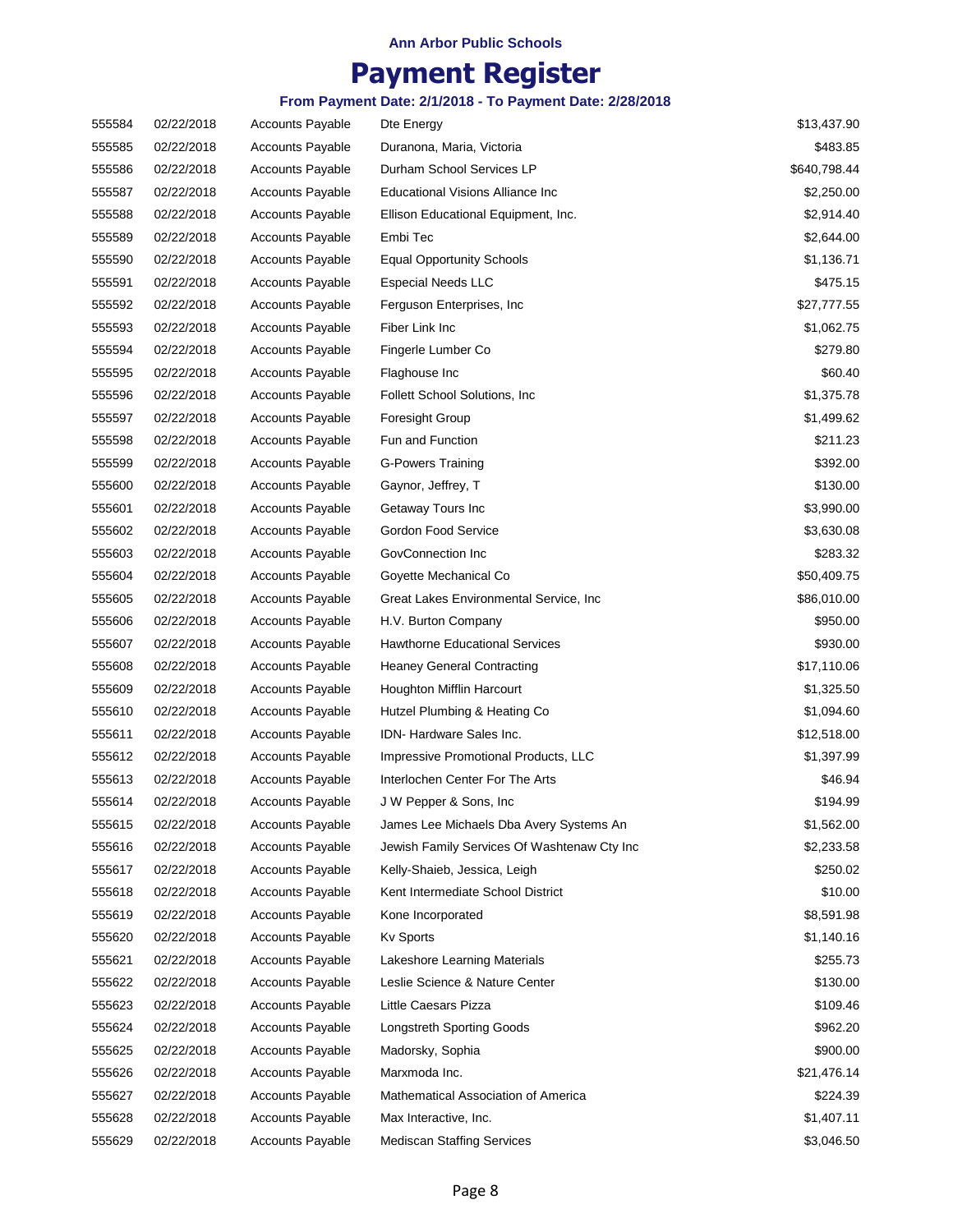## **Payment Register**

| 555630 | 02/22/2018 | <b>Accounts Payable</b> | Meridian Winds LLC                      | \$55.00        |
|--------|------------|-------------------------|-----------------------------------------|----------------|
| 555631 | 02/22/2018 | <b>Accounts Payable</b> | Messa 370 (COBRA)                       | \$232.80       |
| 555632 | 02/22/2018 | <b>Accounts Payable</b> | Messa (370)                             | \$575,826.56   |
| 555633 | 02/22/2018 | <b>Accounts Payable</b> | Metro On Demand Express, Inc.           | \$1,107.00     |
| 555634 | 02/22/2018 | <b>Accounts Payable</b> | Michigan Feldenkrais                    | \$967.75       |
| 555635 | 02/22/2018 | <b>Accounts Payable</b> | Michigan Interpreting Services, Inc.    | \$2,904.00     |
| 555636 | 02/22/2018 | <b>Accounts Payable</b> | Michigan Power Rodding Inc              | \$340.00       |
| 555637 | 02/22/2018 | <b>Accounts Payable</b> | Mitchell, Harmony, Tynisha              | \$534.23       |
| 555638 | 02/22/2018 | <b>Accounts Payable</b> | Mitchell & Mouat Architects             | \$17,730.00    |
| 555639 | 02/22/2018 | <b>Accounts Payable</b> | <b>MLive Media Group</b>                | \$113.95       |
| 555640 | 02/22/2018 | <b>Accounts Payable</b> | <b>Musical Resources</b>                | \$1,298.25     |
| 555641 | 02/22/2018 | <b>Accounts Payable</b> | Napa Auto Parts                         | \$112.39       |
| 555642 | 02/22/2018 | <b>Accounts Payable</b> | Nickeyta Fisher                         | \$1,540.00     |
| 555643 | 02/22/2018 | <b>Accounts Payable</b> | NUCO <sub>2</sub> Inc                   | \$457.61       |
| 555644 | 02/22/2018 | <b>Accounts Payable</b> | Office Depot                            | \$6,525.07     |
| 555645 | 02/22/2018 | <b>Accounts Payable</b> | Patricia Ashford Manley                 | \$213.00       |
| 555646 | 02/22/2018 | <b>Accounts Payable</b> | Pesick, Kenneth                         | \$850.00       |
| 555647 | 02/22/2018 | <b>Accounts Payable</b> | Pitney Bowes-Purchase Power             | \$1,005.00     |
| 555648 | 02/22/2018 | <b>Accounts Payable</b> | Pittsfield Charter Township             | \$84.51        |
| 555649 | 02/22/2018 | <b>Accounts Payable</b> | Polar Paradice                          | \$875.00       |
| 555650 | 02/22/2018 | <b>Accounts Payable</b> | Precision Industrial Services, Inc.     | \$6,251.00     |
| 555651 | 02/22/2018 | <b>Accounts Payable</b> | <b>Priority Health</b>                  | \$1,806,111.73 |
| 555652 | 02/22/2018 | <b>Accounts Payable</b> | ProCare Therapy, Inc.                   | \$1,382.25     |
| 555653 | 02/22/2018 | <b>Accounts Payable</b> | Procter & Gamble Distributing           | \$881.28       |
| 555654 | 02/22/2018 | <b>Accounts Payable</b> | Project Lead The Way, Inc.              | \$1,200.00     |
| 555655 | 02/22/2018 | <b>Accounts Payable</b> | <b>PSAT</b>                             | \$4,911.00     |
| 555656 | 02/22/2018 | <b>Accounts Payable</b> | QBS, INC.                               | \$3,975.00     |
| 555657 | 02/22/2018 | <b>Accounts Payable</b> | Quill Corporation                       | \$32.48        |
| 555658 | 02/22/2018 | <b>Accounts Payable</b> | <b>Quill Corporation</b>                | \$415.50       |
| 555659 | 02/22/2018 | <b>Accounts Payable</b> | Quinlan & Fabish Music Company Inc      | \$399.00       |
| 555660 | 02/22/2018 | <b>Accounts Payable</b> | Really Good Stuff                       | \$26.99        |
| 555661 | 02/22/2018 | <b>Accounts Payable</b> | <b>Resolute Educational Solutions</b>   | \$7,875.00     |
| 555662 | 02/22/2018 | <b>Accounts Payable</b> | <b>Resolute Protections Specialists</b> | \$414.00       |
| 555663 | 02/22/2018 | <b>Accounts Payable</b> | Riegle Timing Consultants Cs/pcard      | \$1,270.00     |
| 555664 | 02/22/2018 | <b>Accounts Payable</b> | Rj Landau Partners                      | \$10,575.00    |
| 555665 | 02/22/2018 | <b>Accounts Payable</b> | RKA Petroleum Companies, Inc.           | \$49,811.58    |
| 555666 | 02/22/2018 | Accounts Payable        | RL Deppmann Company                     | \$537.09       |
| 555667 | 02/22/2018 | <b>Accounts Payable</b> | Roberts Installation & Repair           | \$1,780.00     |
| 555668 | 02/22/2018 | <b>Accounts Payable</b> | <b>Rovin Ceramics</b>                   | \$321.17       |
| 555669 | 02/22/2018 | <b>Accounts Payable</b> | <b>Rydin Decal</b>                      | \$146.48       |
| 555670 | 02/22/2018 | <b>Accounts Payable</b> | Saline Area Schools                     | \$5,715.36     |
| 555671 | 02/22/2018 | <b>Accounts Payable</b> | Sani-Vac Service, Inc.                  | \$2,200.00     |
| 555672 | 02/22/2018 | <b>Accounts Payable</b> | Scholastic Inc                          | \$114.40       |
| 555673 | 02/22/2018 | <b>Accounts Payable</b> | Scholastic Inc.                         | \$153.78       |
| 555674 | 02/22/2018 | <b>Accounts Payable</b> | School Health Corporation               | \$236.05       |
| 555675 | 02/22/2018 | <b>Accounts Payable</b> | School Specialty Inc*                   | \$267.92       |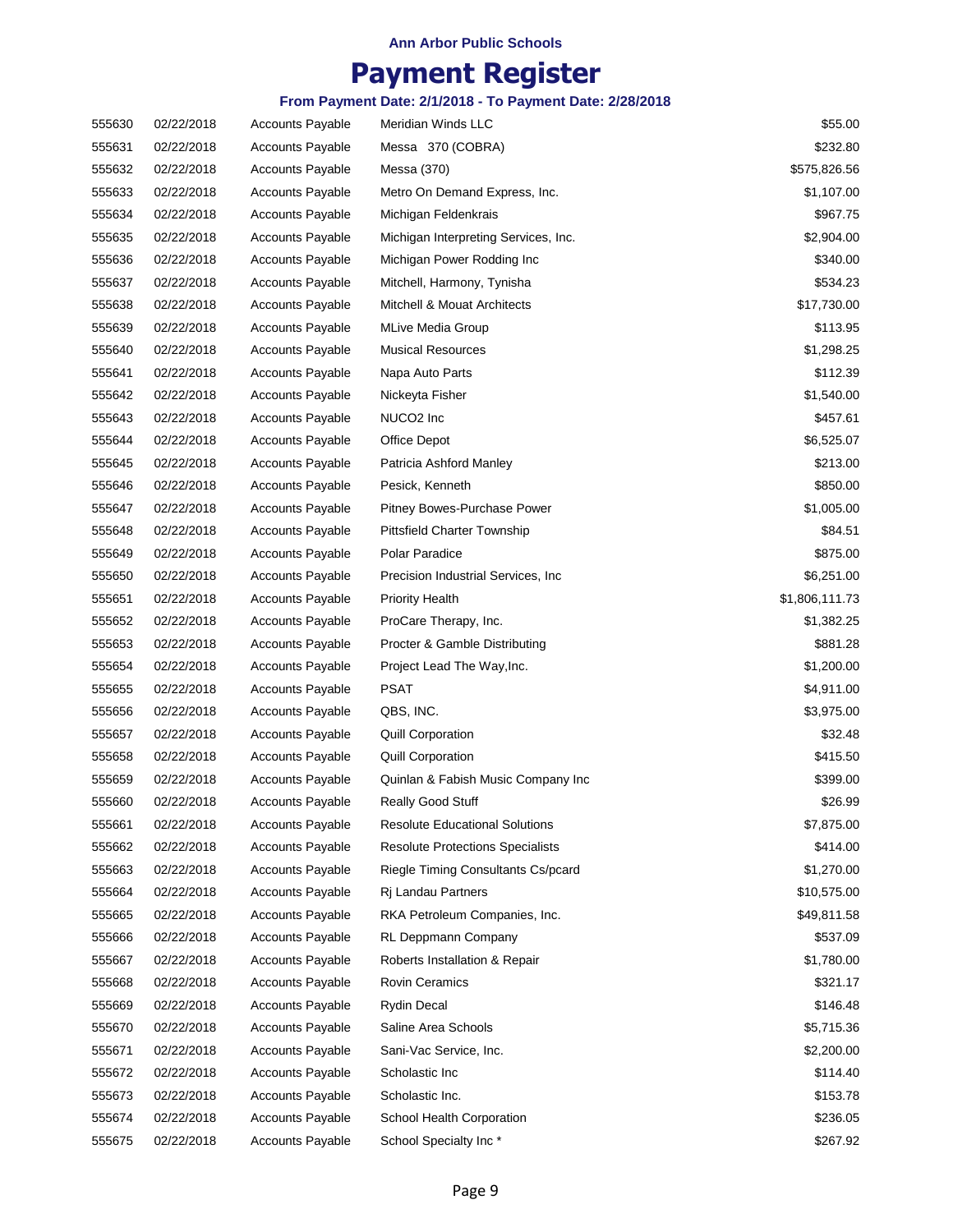## **Payment Register**

| 555676 | 02/22/2018 | <b>Accounts Payable</b> | Scott, Alyah                                       | \$500.00     |
|--------|------------|-------------------------|----------------------------------------------------|--------------|
| 555677 | 02/22/2018 | <b>Accounts Payable</b> | ScreenLine, L.L.C.                                 | \$335.00     |
| 555678 | 02/22/2018 | <b>Accounts Payable</b> | Service Pro Plumbing & Environmental Contracting I | \$644.14     |
| 555679 | 02/22/2018 | <b>Accounts Payable</b> | Set-Seg (opt & Gtl)                                | \$1,079.96   |
| 555680 | 02/22/2018 | <b>Accounts Payable</b> | Shar Products Co                                   | \$219.95     |
| 555681 | 02/22/2018 | <b>Accounts Payable</b> | Simone Danyiell Lightfoot                          | \$130.00     |
| 555682 | 02/22/2018 | <b>Accounts Payable</b> | SJS Educational Solutions                          | \$3,150.00   |
| 555683 | 02/22/2018 | <b>Accounts Payable</b> | <b>Southwest Strings</b>                           | \$2,082.15   |
| 555684 | 02/22/2018 | <b>Accounts Payable</b> | SP Designs & Manufacturing Inc                     | \$369.80     |
| 555685 | 02/22/2018 | <b>Accounts Payable</b> | <b>Stadium Trophy</b>                              | \$300.00     |
| 555686 | 02/22/2018 | <b>Accounts Payable</b> | Staples Advantage                                  | \$28.53      |
| 555687 | 02/22/2018 | <b>Accounts Payable</b> | State Of Michigan Environmental Qualit             | \$500.00     |
| 555688 | 02/22/2018 | Accounts Payable        | State Of Michigan Labor And Economic G             | \$390.00     |
| 555689 | 02/22/2018 | <b>Accounts Payable</b> | Steve's Custom Signs, Inc.                         | \$161.00     |
| 555690 | 02/22/2018 | <b>Accounts Payable</b> | Stevens Disposal & Recycling Services Inc          | \$105.00     |
| 555691 | 02/22/2018 | <b>Accounts Payable</b> | Stone & Dirt                                       | \$2,830.00   |
| 555692 | 02/22/2018 | <b>Accounts Payable</b> | Susan Eunice Baskett                               | \$698.65     |
| 555693 | 02/22/2018 | <b>Accounts Payable</b> | Swan, Kathleen                                     | \$4,000.00   |
| 555694 | 02/22/2018 | <b>Accounts Payable</b> | <b>Talx Corporation Talx Ucexpress</b>             | \$108.60     |
| 555695 | 02/22/2018 | <b>Accounts Payable</b> | <b>Team Sports</b>                                 | \$1,479.00   |
| 555696 | 02/22/2018 | <b>Accounts Payable</b> | TELETECH, INC.                                     | \$341.50     |
| 555697 | 02/22/2018 | <b>Accounts Payable</b> | The Regents Of the Univ of Mich                    | \$3,000.00   |
| 555698 | 02/22/2018 | <b>Accounts Payable</b> | The Regents of the University of Michigan          | \$1,000.00   |
| 555699 | 02/22/2018 | <b>Accounts Payable</b> | The Regents of the University of Michigan          | \$6,000.00   |
| 555700 | 02/22/2018 | <b>Accounts Payable</b> | Think Social Publishing, Inc Social Thinking Publ  | \$226.10     |
| 555701 | 02/22/2018 | <b>Accounts Payable</b> | Toshiba Business Solutions Michigan                | \$345.00     |
| 555702 | 02/22/2018 | <b>Accounts Payable</b> | <b>Total Armored Car Service Inc</b>               | \$242.58     |
| 555703 | 02/22/2018 | <b>Accounts Payable</b> | Town & Country Pools                               | \$985.00     |
| 555704 | 02/22/2018 | <b>Accounts Payable</b> | U Of M Office Of Financial Aid Schl                | \$8,470.00   |
| 555705 | 02/22/2018 | <b>Accounts Payable</b> | U Of Michigan Dept Of Recreational                 | \$694.00     |
| 555706 | 02/22/2018 | <b>Accounts Payable</b> | Unit Packaging                                     | \$3,023.77   |
| 555707 | 02/22/2018 | <b>Accounts Payable</b> | US Foods, Inc.                                     | \$3,372.56   |
| 555708 | 02/22/2018 | <b>Accounts Payable</b> | Vyne Education LLC                                 | \$209.99     |
| 555709 | 02/22/2018 | <b>Accounts Payable</b> | W.J.O'Neil Company                                 | \$111,981.62 |
| 555710 | 02/22/2018 | <b>Accounts Payable</b> | Washington, Christopher                            | \$500.00     |
| 555711 | 02/22/2018 | <b>Accounts Payable</b> | Washington Elevator Co Inc                         | \$4,887.75   |
| 555712 | 02/22/2018 | <b>Accounts Payable</b> | Washtenaw County Treasurer Office                  | \$157.93     |
| 555713 | 02/22/2018 | <b>Accounts Payable</b> | Washtenaw Glass Co                                 | \$499.81     |
| 555714 | 02/22/2018 | <b>Accounts Payable</b> | Washtenaw Sand And Gravel                          | \$420.00     |
| 555715 | 02/22/2018 | <b>Accounts Payable</b> | White, Nina                                        | \$500.00     |
| 555716 | 02/22/2018 | <b>Accounts Payable</b> | Windstream                                         | \$7,089.92   |
| 555717 | 02/22/2018 | <b>Accounts Payable</b> | <b>Wolverine Sports Supply</b>                     | \$536.67     |
| 555718 | 02/22/2018 | <b>Accounts Payable</b> | Zurich Deductible Recovery Grp                     | \$1,288.83   |
| 555719 | 02/22/2018 | <b>Accounts Payable</b> | Hemati, Yasaman                                    | \$159.00     |
| 555720 | 02/22/2018 | <b>Accounts Payable</b> | Hong, Sunmi                                        | \$159.00     |
| 555721 | 02/22/2018 | Accounts Payable        | Stockton, Danielle                                 | \$79.50      |